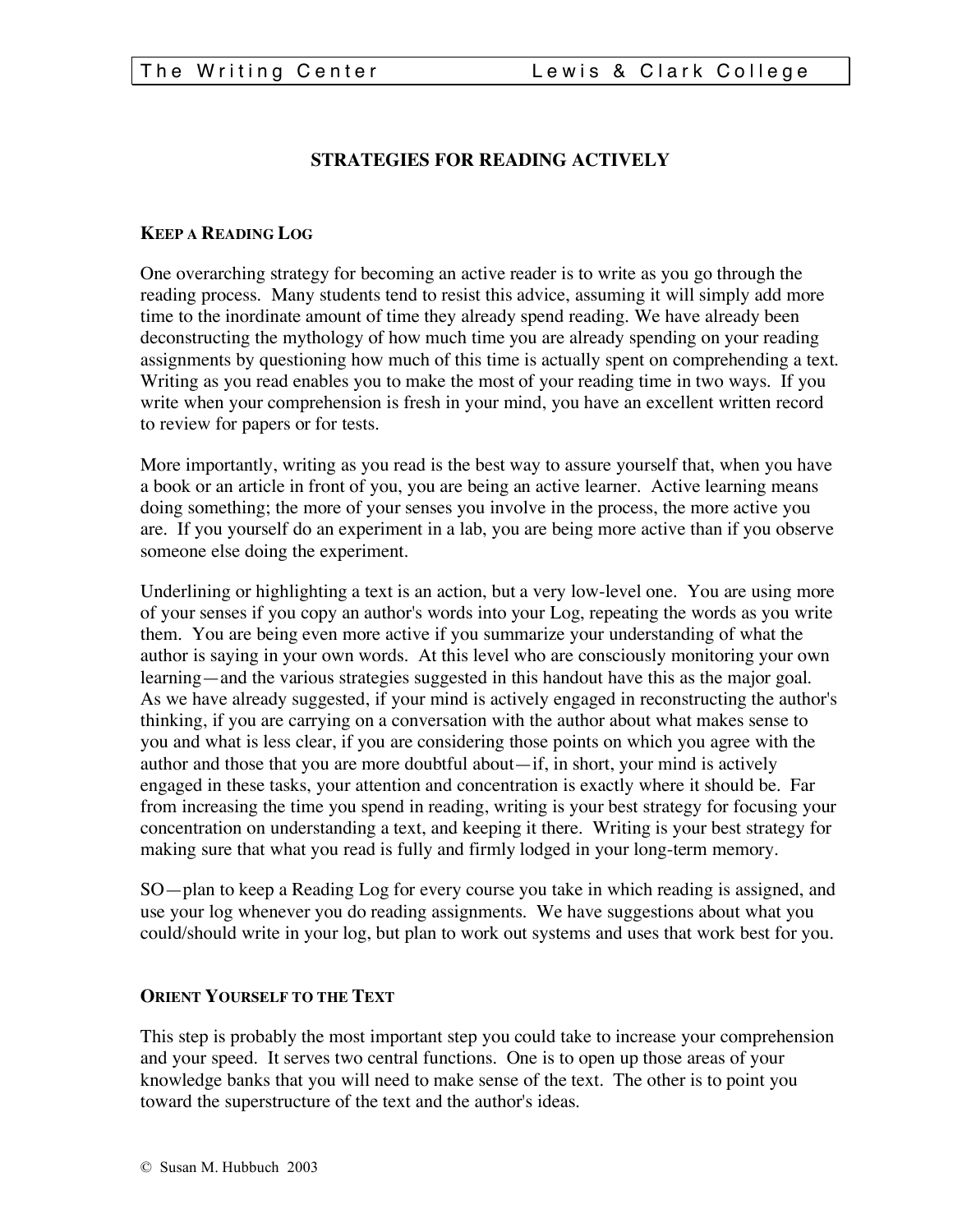# **CAUTIONS**:

- DON'T BE PUT OFF BY THE LENGTH OF THE GUIDELINES THAT FOLLOW. These details are necessary to give you a clear sense of what orientation means. For most texts you are reading, completing this stage of the process should take no more than 20 minutes, and you can probably finish in less.
- DON'T treat these questions as if this were a QUIZ. You are SKIMMING and SCANNING the text for CUES and CLUES about what the author is doing. It doesn't matter if your answers are right or wrong. It is important for you to GUESS. It is the very ACT of looking for this information that is important because you are waking up those parts of your knowledge banks that you'll need to use when you start reading for comprehension.
- The only writing you MUST do are the three questions at the end. However, if writing down your answers to the preliminary questions helps you focus on this task and complete this stage, then it makes sense to write.

## **Where to Look for the Information You Need**

- the title of the book, chapter or article (also check other relevant titles, such as the title of the book or scholarly journal in which an article was printed).
- any blurbs written about a book on the dust jacket or the back cover
- the preface or foreword of books; if an article has one, the abstract
- introductions (in books, the introductory chapter; otherwise, the opening paragraphs of an article, chapter, etc.)
- conclusions and/or summaries (final chapters, or the last sections of a chapter or article)
- in books, the table of contents; in chapters and articles, headings and subheadings within the text

### **The Kinds of Information You Are Looking For**

### • **Subject Matter and Author's Purpose**

- What is the general subject matter about which the author is writing? How familiar am I already with the subject? From clues/cues I get from the text, what other knowledge do I have that could help me understand this text?
- What is the author's specific topic? What prompted the author to focus on this topic? What does the author tell us readers about his/her purpose in writing? What is he/she trying to do in this text? What concern or need or intellectual puzzle encouraged him/her to spend time thinking about this topic? Can I see a relationship between his/her purpose and the approach he/she has taken to the subject?
- Has the author made a claim about this subject? Does he/she have a main point to make? What conclusions has he/she reached?

## • **Organization of the Text, Structure, Genre**

What am I seeing about the way the author has organized or structured this text? Does this text fall into a conventional type of discourse (textbook, argument, report on an experiment or study, book review, ethnography, etc.)? Have I read texts that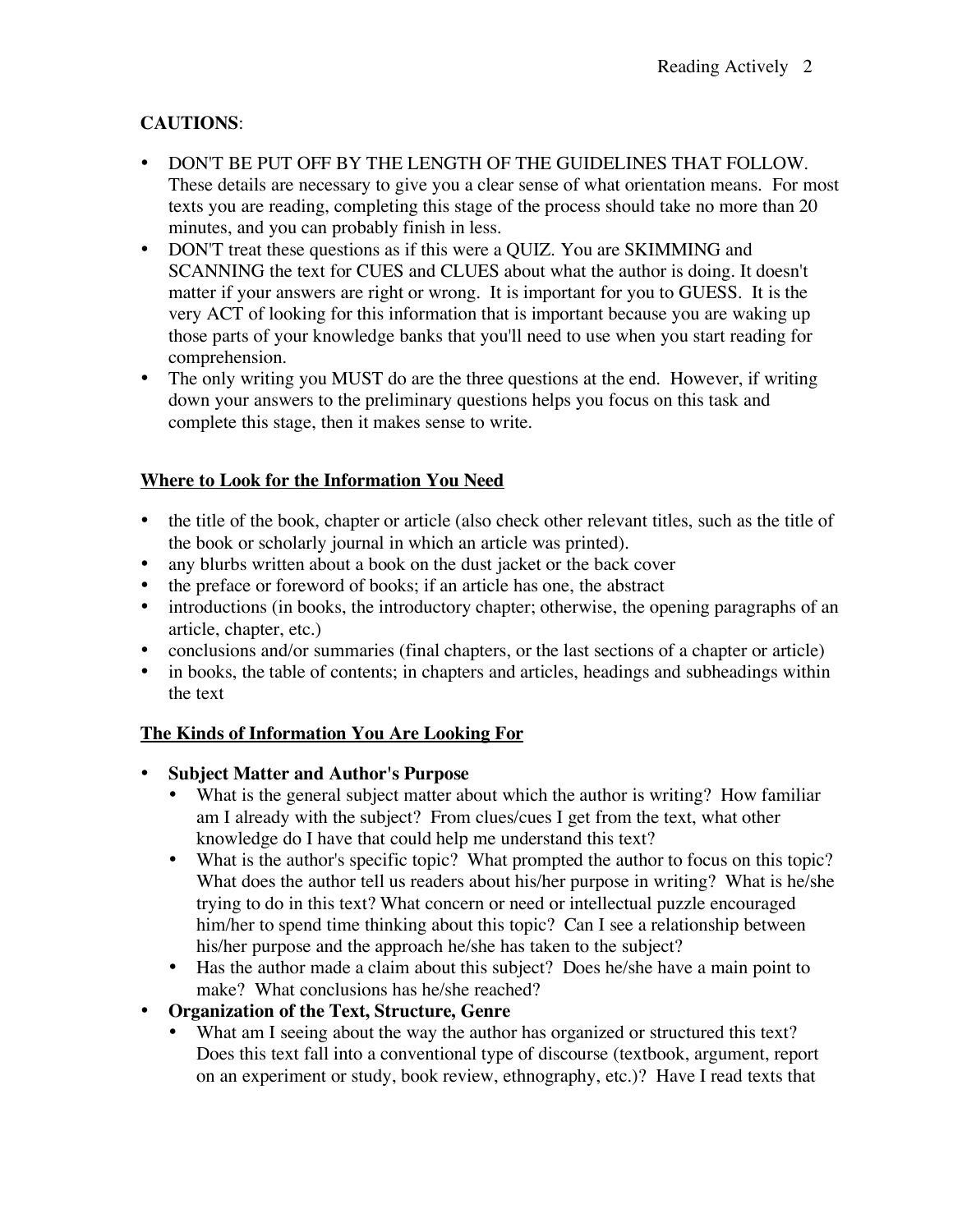resemble this one? If so, what does my previous experience with this type of text tell me about what I can expect the author to be doing here?

• What connections am I seeing between the structure and the author's specific focus? Between the structure and the author's purpose in writing? Between the structure and the points the author wants to make about the subject?

### • **The Context of the Text**

If it seems relevant, consider the context in which the author wrote this text. Who is the author? Would knowing more about the author help me understand this text better? When was this text written? Where? What do I know—or might guess about the specific audience the author is addressing in this text? Am I a member of the audience the author is addressing, or an "outsider"? If I am an outsider, could I imagine myself a member of the author's audience? How? (do I share the audience's interests, concerns, desire to solve an intellectual puzzle?)

### **Questions to Answer about This Text**

Based on the information you have gathered by looking for answers to the questions above, write out the answers to the following three questions in your Reading Log. Since you are writing for yourself, your prose may be as informal as you like. Keep in mind, however, that the substance of what you write has everything to do with preparing yourself to read this text:

- Connect this text to the course for which you are reading it. Draw as many connections as you can between this reading and the substance of other assigned reading, class discussions and lectures. Put yourself in the place of your professor and answer these two questions: Why have you asked students to read this text? What do you expect students to learn from it?
- Determine YOUR purpose and goal for reading this text. What do YOU expect to or want to learn from this text? What are you going to focus on? How are you going to go about reading the text?
- Considering your purpose and goal, how much time will you have to devote to reading this text?

You are now very well prepared to actually read this text, and the work you have already done is going to make comprehending this text much easier. However, here is some more advice about strategies you can use to remain active as you read.

### **SPECIFIC STRATEGIES FOR REMAINING ACTIVE AS YOU READ**

### **Interact with the Author as You Read**

Think of the author as speaking to you, and take every opportunity to talk back to him or her. Record responses you have to certain points in the margins, or, if they won't fit, turn to your Reading Log. Ask questions of the author about points that are not fully clear to you. Agree with what the author has said; think of all the things you could say to support the author's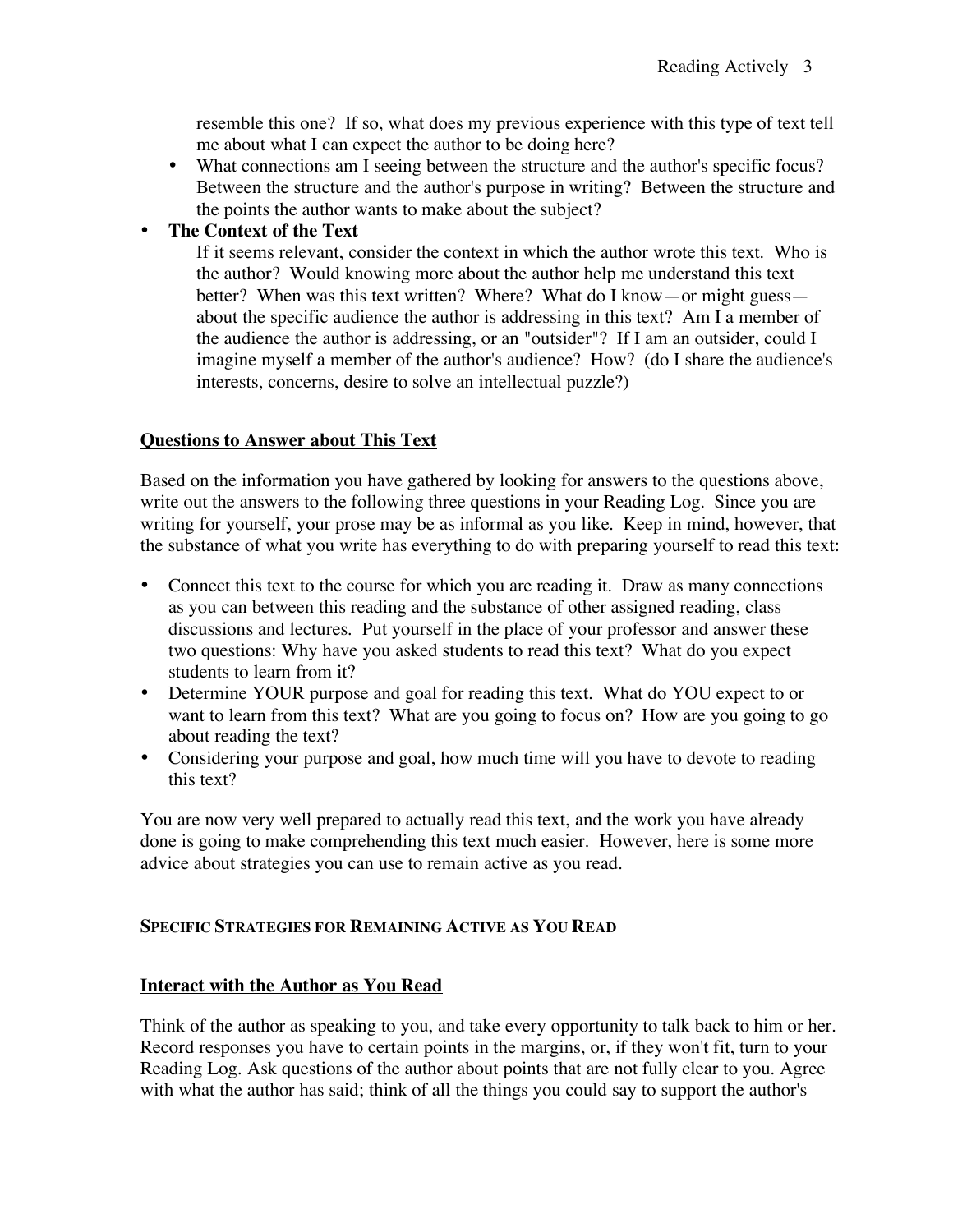ideas or points. Argue with the writer. Take a different point of view on the subject; point out holes in the author's thinking; point out facts or evidence the author has neglected to account for. Don't be surprised if you find yourself making reference to other reading you've done!

### **Freewrite or Summarize Frequently**

To monitor your comprehension and to keep engaged with the text, you should stop periodically to record, in your own words, the meaning you are making of the text. Put the text aside in doing these exercises; these strategies will work best for you if you write from what you remember—and they can point you to sections of the text you may want to review. One good strategy is to freewrite after you've read a particular "chunk" of text, simply recording what you are thinking. These freewrites can include both what you hear the author saying and your own responses or reactions. Write quickly; you don't need to be organized; just jot things down. If you have more of this text to read, what do you predict, or guess, the author is going to be writing about? What do you predict or guess he/she is going to say?

When you come to a natural stopping point (at the end of a section, or when the author is pulling points together—certainly after you have finished the text), you should write a more organized summary, in your own words, of the "building" you have constructed of the author's thinking. What is the main point the author has tried to make? What does the superstructure of the author's thinking look like? Don't worry about details if you don't remember them; go for major ideas.

### **Record Connections You See**

Whenever you find yourself consciously making connections, make a written record of them. These may be connections you are seeing between points the author is making, connections you are making between things the author is saying and knowledge you have from other sources, or connections you are making with things that are going on in class. Connections with class material are particularly relevant, and you want to be sure you play them out.

### **See If You Can Figure out Where the Author Is Coming From**

What is the author's general attitude toward the subject? What assumptions about the subject does the author make? What premises about the subject does the author consider true or "given"? Can you see ways in which the author's premises have influenced what s/he says about this subject?

### **Continually Monitor Your Comprehension and Act When Your Concentration Flags**

Don't allow yourself to get bogged down in a particular portion of the text. When you find yourself reading and re-reading a sentence or a paragraph, get out your Reading Log. Write to yourself about the nature of the problem you are experiencing. It is important for you to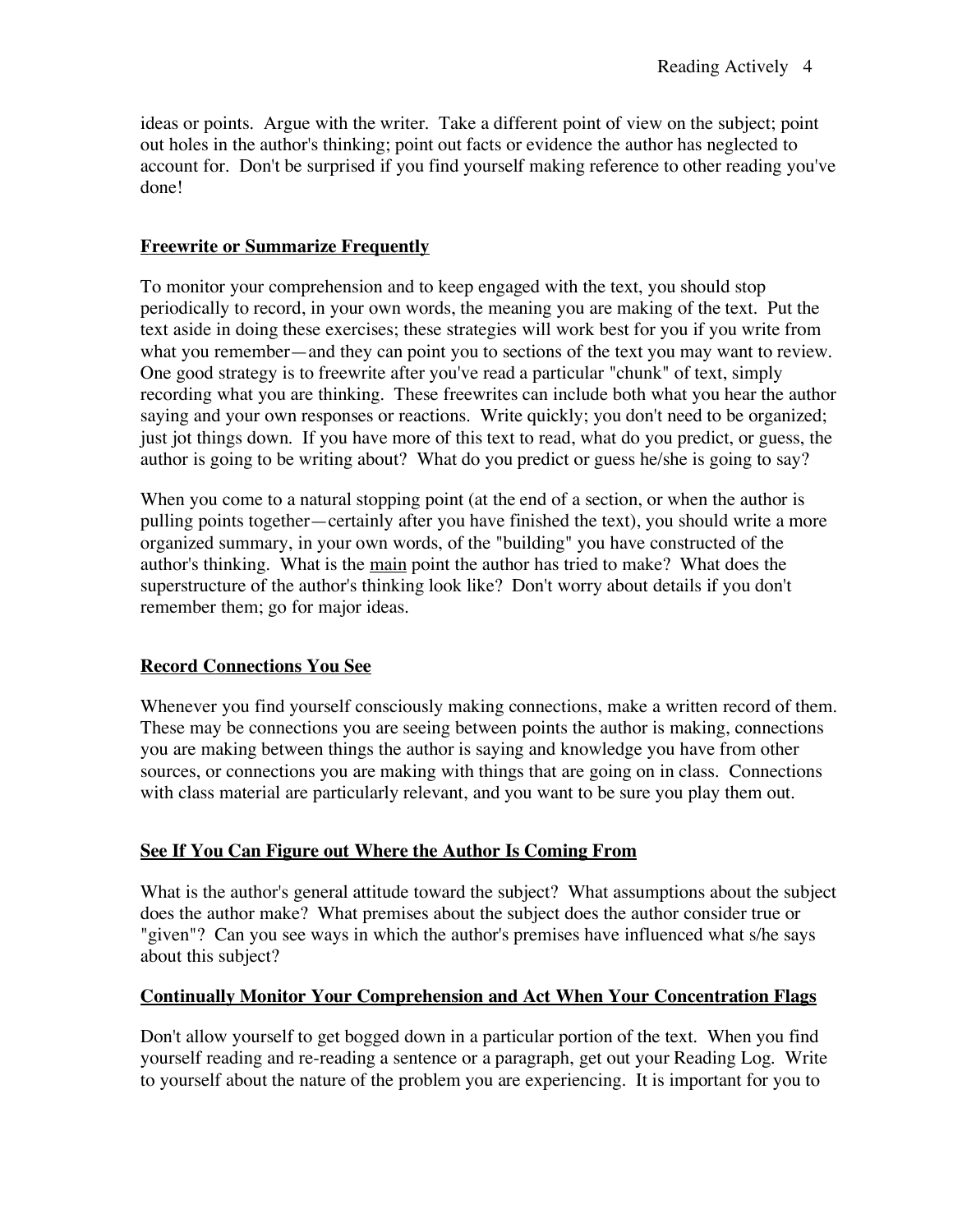distinguish between those problems that are coming from your inability to grasp what the author is saying, and problems related to your attention and concentration.

**If you are having problems grasping what the author is saying**, write, as concretely and specifically as you can, about what is confusing or perplexing you. You can put these issues in the form of questions you would direct to the author. GUESS what answers the author would give to your questions.

**THEN, KEEP READING**. The odds are very high that the paragraphs and pages that follow will give you answers to the questions you've asked. By and large, you'll be a much more effective and efficient reader if you keep your eye on the big picture, if you read the entire text quickly several times rather than insisting on making sense of every little part before you proceed.

**If you find that your attention is wandering or your concentration is flagging,** get out your Reading Log and write about what is causing the problem. Talk to yourself—in concrete terms—about what you need to do, or could do, to re-engage your mind with the text. You'll have to be honest with yourself. In some cases you'll discover that you are simply too distracted by other things, or you are too tired, to continue reading this text. In these cases, you should turn your attention to some other task or activity. If you try to continue to read without positive, concrete techniques for doing so, you'll accomplish little more than increasing your level of anxiety, which will simply make the matter worse.

### **STRATEGIES FOR SPECIFIC TYPES OF TEXTS AND ISSUES**

### **How to Cope with Demanding Texts**

You should develop special strategies for reading texts that you know are going to be difficult for you, either because you are not familiar with the subject matter or because they are "over your head" or because they contain a lot of detailed information that you know you need to master. Here are some suggestions. Based on what you have discovered about your own learning style, use these suggestions, modify them, develop your own.

- As counterintuitive as it may seem, the more demanding the text, the more important it is for you to get as clear a sense of the "big picture," the superstructure of the text, as you are able. Try to figure out what the author is doing here; what is the problem he/she is addressing? Generally speaking, how is he/she approaching this problem?
- If the text is demanding because of your lack of knowledge of the subject matter, a very good strategy would be to first read about this topic in a textbook, an encyclopedia, a specialized dictionary—a source, written for the general public, that could give you some basic information. This general strategy could also be helpful in cases where you are reading a primary text written centuries ago, or in a very different culture, or both.
- Technical vocabulary can often be a big barrier to reading. If you have a text that uses a lot of technical vocabulary that is new to you, make flashcards. On the top of a notecard